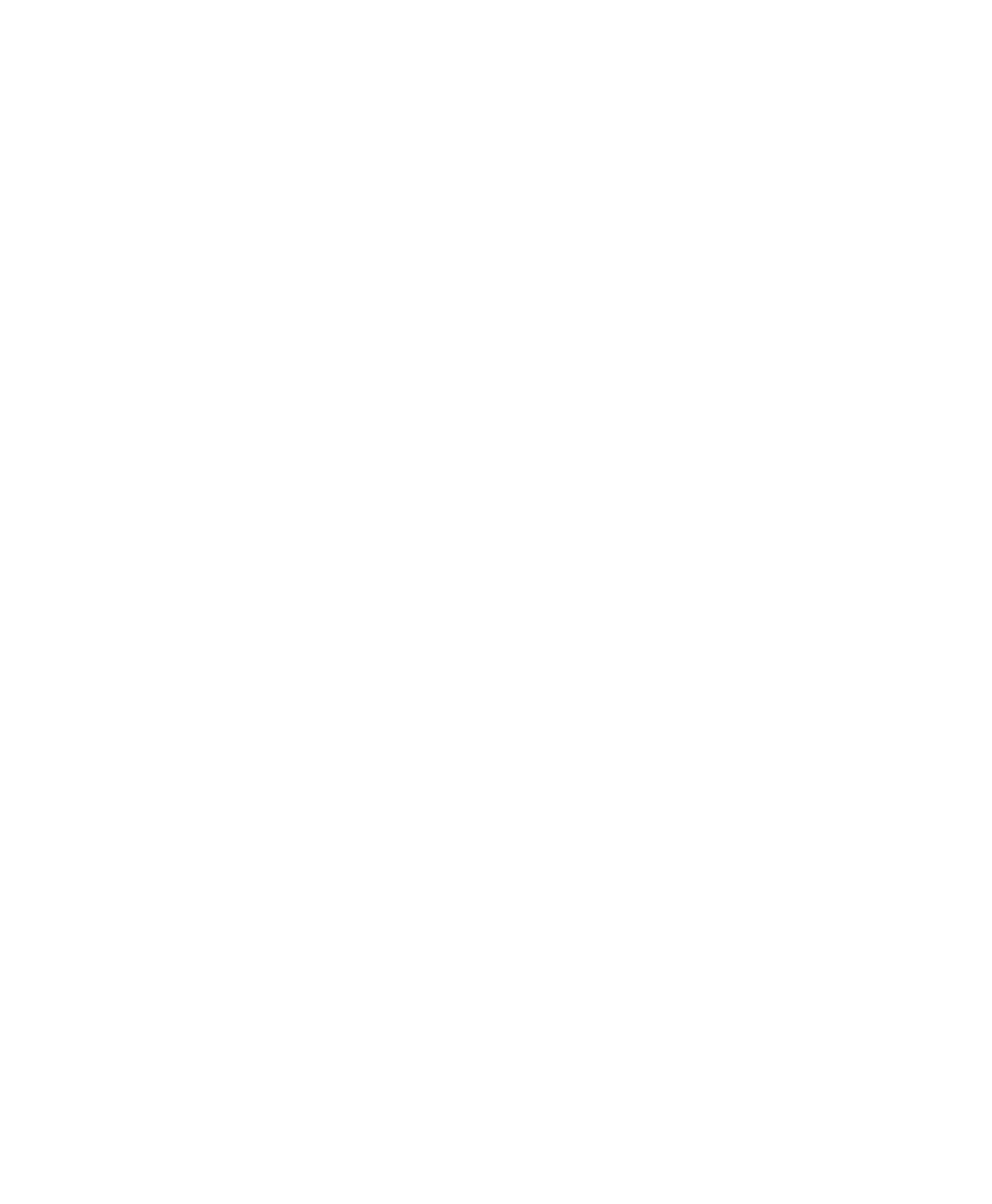# May  $17<sup>th</sup>$ , 2020

*May the grace of the Lord Jesus Christ, and the love of God, and the fellowship of the Holy Spirit be with you all.* 2 Corinthians 13:14

| <b>Prelude</b>                                                                                                                                     | Come, Thou Almighty King                                                                                                                       |              |  |  |
|----------------------------------------------------------------------------------------------------------------------------------------------------|------------------------------------------------------------------------------------------------------------------------------------------------|--------------|--|--|
| <b>Welcome and Announcements</b>                                                                                                                   | While the music is being played, quietly prepare your heart for worship.                                                                       |              |  |  |
| <i><b>*Call to Worship</b></i>                                                                                                                     |                                                                                                                                                | Psalm 23:5-6 |  |  |
| <i><b>*Hymn of Praise</b></i>                                                                                                                      | Jesus! What a Friend for Sinners!                                                                                                              | No. 498      |  |  |
|                                                                                                                                                    | Jesus! what a Friend for sinners! Jesus! lover of my soul;<br>friends may fail me, foes assail me, he, my Savior, makes me whole.              |              |  |  |
|                                                                                                                                                    | REFRAIN: Hallelujah! what a Savior! Hallelujah! what a Friend!<br>Saving, helping, keeping, loving, he is with me to the end.                  |              |  |  |
| Jesus! what a strength in weakness! Let me hide myself in him;<br>tempted, tried, and sometimes failing, he, my strength, my vict'ry wins. REFRAIN |                                                                                                                                                |              |  |  |
|                                                                                                                                                    | Jesus! what a help in sorrow! While the billows o'er me roll,<br>even when my heart is breaking, he, my comfort, helps my soul. <b>REFRAIN</b> |              |  |  |
|                                                                                                                                                    | Jesus! what a guide and keeper! While the tempest still is high,<br>storms about me, night o'er-takes me, he, my pilot, hears my cry. REFRAIN  |              |  |  |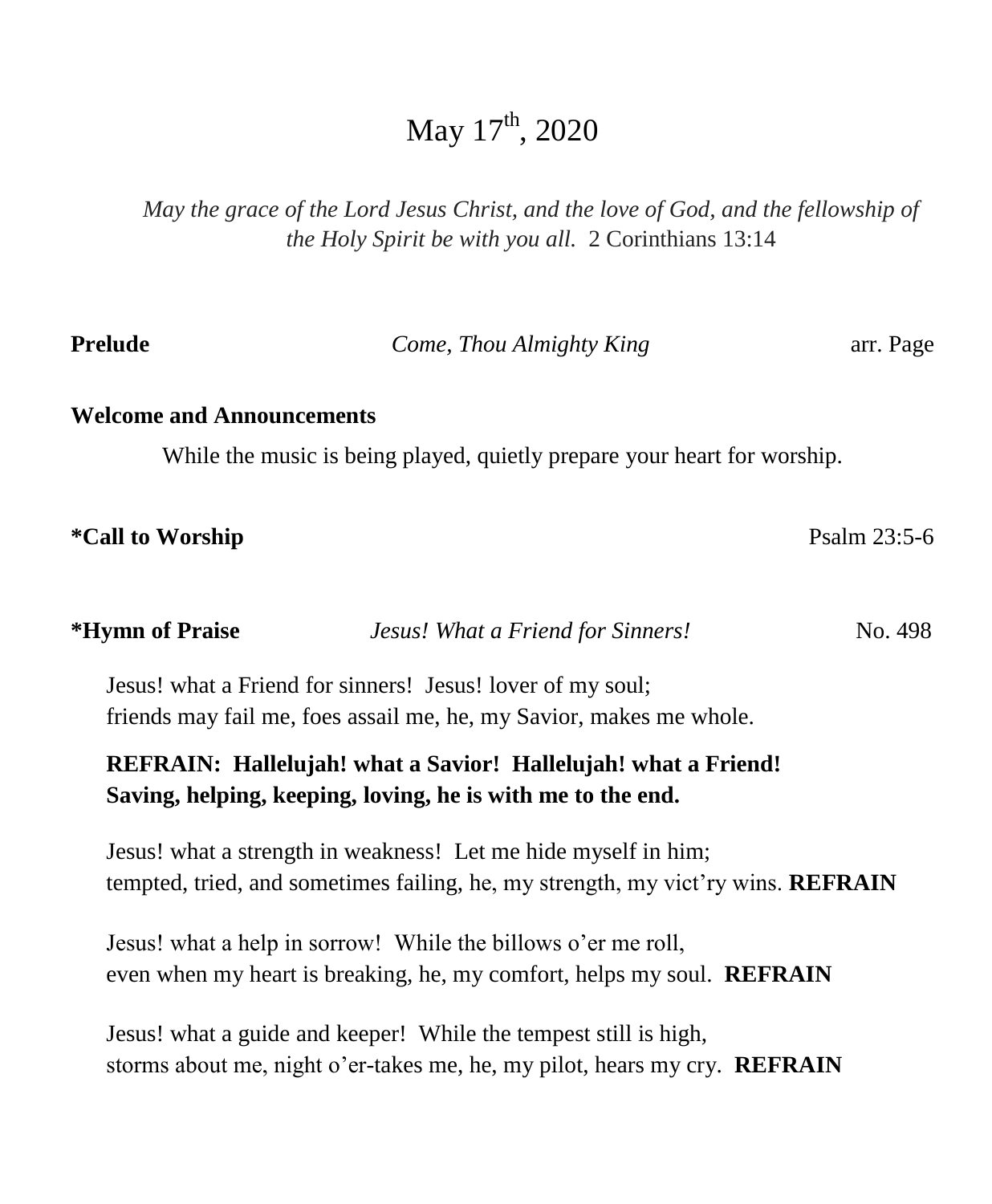Jesus! I do now receive him, more than all in him I find; he hath granted me forgiveness, I am his, and he is mine. **REFRAIN**

#### **\*Prayer of Invocation**

## **Scripture Reading** Psalm 91

#### **Prayer of Confession**

Gracious Heavenly Father, we bow before You this morning and throw ourselves upon Your mercy, asking You to withhold from us the death and spiritual decay that our sins so rightly deserve. Wash us clean in the blood of Jesus from all of our sins. Clothe us more and more in Jesus' righteousness as our only covering and continue to make us more and more like Him in everything that we think and say and do. Grant us the grace we need to do this, we pray, in Jesus' name, Amen.

### Assurance of Pardoning Grace Psalm 23:1-4

<sup>1</sup> The Lord is my shepherd; I shall not want. <sup>2</sup> He makes me lie down in green pastures. He leads me beside still waters.  $3$  He restores my soul. He leads me in paths of righteousness for his name's sake.  $4$  Even though I walk through the valley of the shadow of death, I will fear no evil, for you are with me; your rod and staff, they comfort me.

### **\*Hymn of Thanksgiving** *Jesus, Thy Blood and Righteousness* No. 520

Jesus, thy blood and righteousness my beauty are, my glorious dress; 'midst flaming worlds, in these arrayed, with joy shall I lift up my head.

Bold shall I stand in thy great day; for who aught to my charge shall lay? Fully absolved through these I am from sin and fear, from guilt and shame.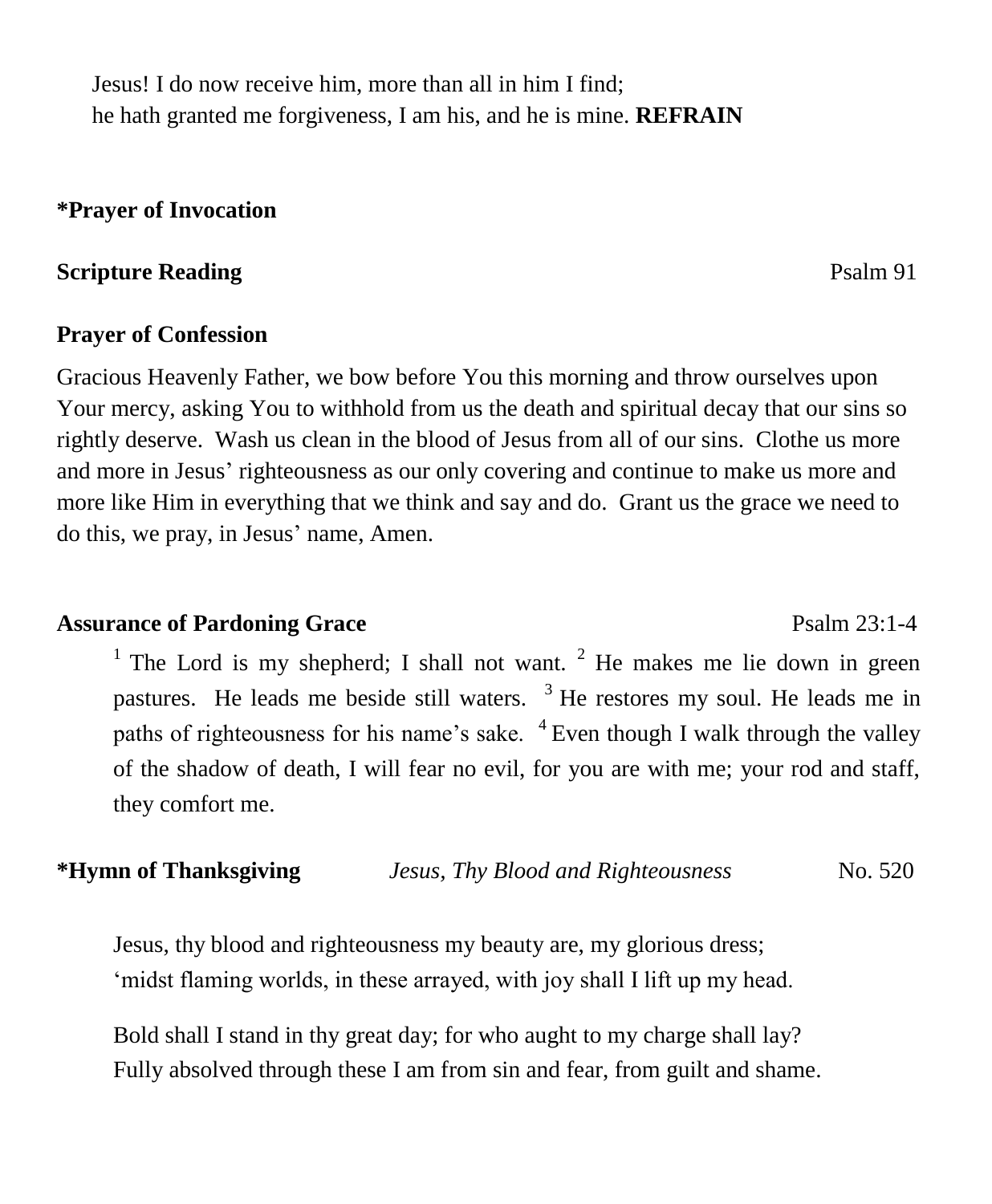When from the dust of death I rise to claim my mansion in the skies, ev'n then this shall be all my plea, Jesus hath lived, hath died, for me.

Jesus, be endless praise to thee, whose boundless mercy hath for me for me a full atonement made, an everlasting ransom paid.

O let the dead now hear thy voice; now bid thy banished ones rejoice; their beauty this, their glorious dress, Jesus, thy blood and righteousness.

### **Westminster Shorter Catechism 35-37**

Q. 35 What is sanctification?

- **A. Sanctification is the work of God's free grace, whereby we are renewed in the whole man after the image of God, and are enabled more and more to die unto sin, and live unto righteousness.**
- Q. 36 What are the benefits which in this life do accompany or flow from justification, adoption, and sanctification?
- **A. The benefits which in this life do accompany or flow from justification, adoption, and sanctification, are, assurance of God's love, peace of conscience, joy in the Holy Ghost, increase of grace, and perseverance to the end.**
- Q. 37 What benefits do believers receive from Christ at death?
- **A. The souls of believers are at their death made perfect in holiness, and do immediately pass into glory; and their bodies, being still united to Christ, do rest in their graves, till the resurrection.**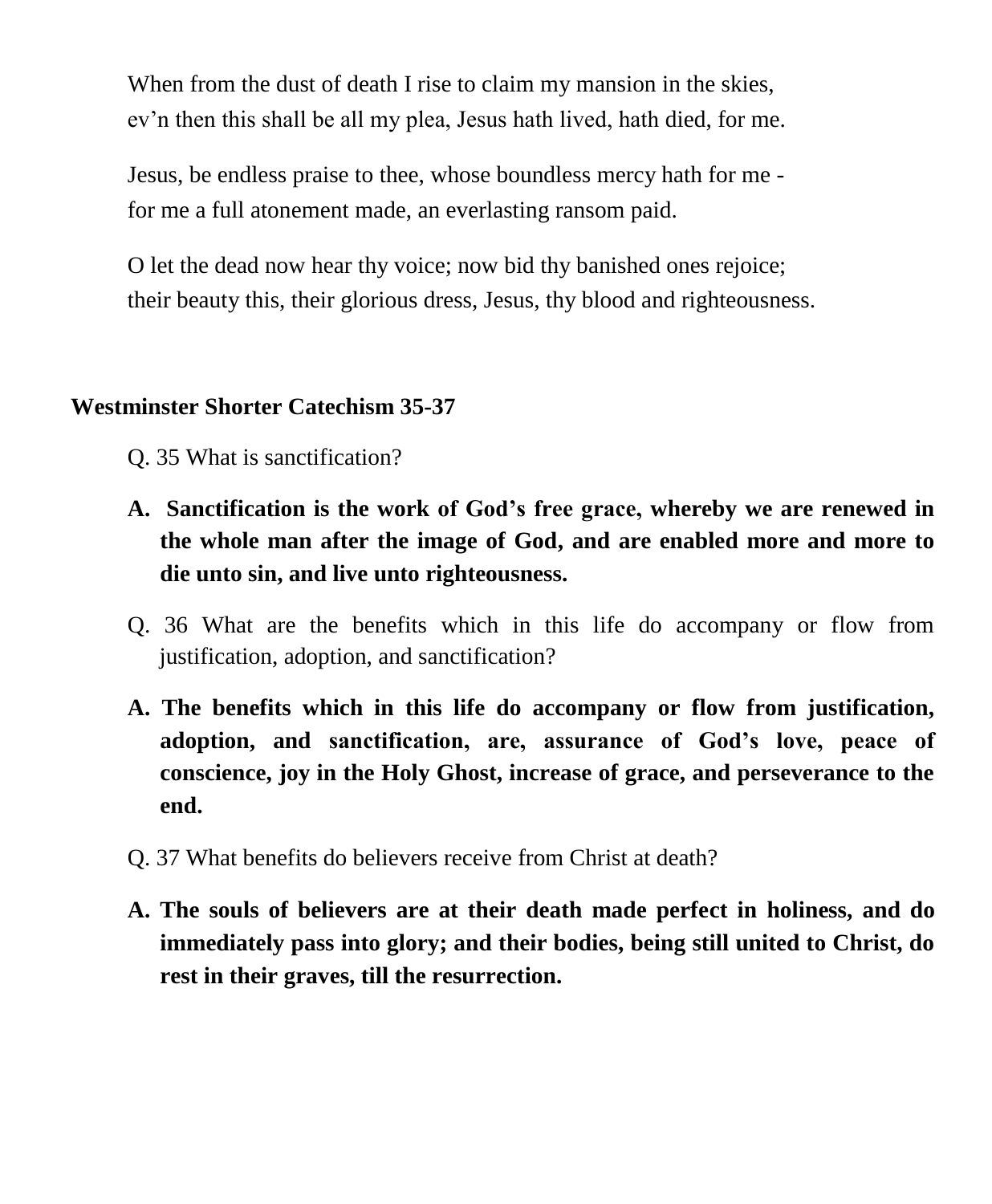# **Prayer of Intercession**

| *Hymn of Preparation                  | Guide Me, O Thou Great Jehovah                                            | No. 598 |
|---------------------------------------|---------------------------------------------------------------------------|---------|
|                                       | Guide me, O thou great Jehovah, pilgrim through this barren land;         |         |
|                                       | I am weak, but thou art mighty; hold me with thy pow'rful hand;           |         |
|                                       | Bread of heaven, Bread of heaven, feed me till I want no more,            |         |
| feed me till I want no more.          |                                                                           |         |
|                                       | Open now the crystal fountain, whence the healing stream doth flow;       |         |
|                                       | let the fire and cloudy pillar lead me all my journey through;            |         |
|                                       | strong Deliv'rer, strong Deliv'rer, be thou still my strength and shield, |         |
| be thou still my strength and shield. |                                                                           |         |
|                                       | When I tread the verge of Jordan, bid my anxious fears subside;           |         |
|                                       | Death of death, and hell's Destruction, land me safe on Canaan's side;    |         |
|                                       | songs of praises, song of praises, I will ever give to thee,              |         |
| I will ever give to thee.             |                                                                           |         |
|                                       |                                                                           |         |

## **Sermon Think with Your Mind, Not with Your Heart Luke 6:1-11**

Sermon Outline

1. Understanding your use of the law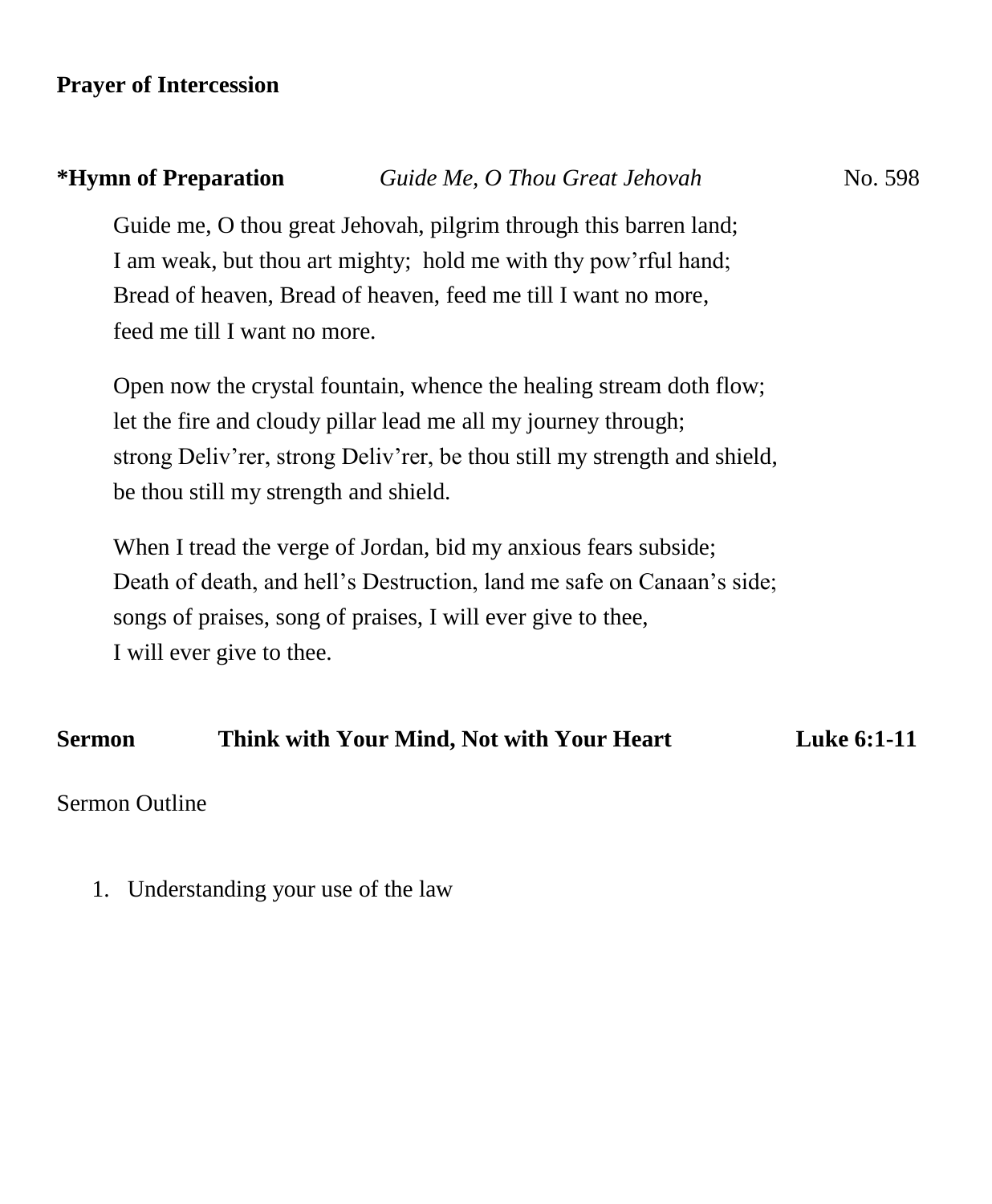2. Misunderstanding of the Sabbath

3. Misunderstanding the moral law

Questions for Further Consideration:

- 1. What does a typical Sunday look like for you and your family? What do you do to set Sunday apart from the rest of the days of the week?
- 2. What role does your own personal experience play in your decision making (not just on Sabbath practice)? Why is it so hard to argue against someone's own personal experience?
- 3. How many different types of law are there in the Bible? Which is the oldest? Why is that significant?
- 4. Consider Luke 6:5. What are the benefits we enjoy from a well-spent Sunday? Are we too rigid or too lenient about observing the Lord's Day today? Explain.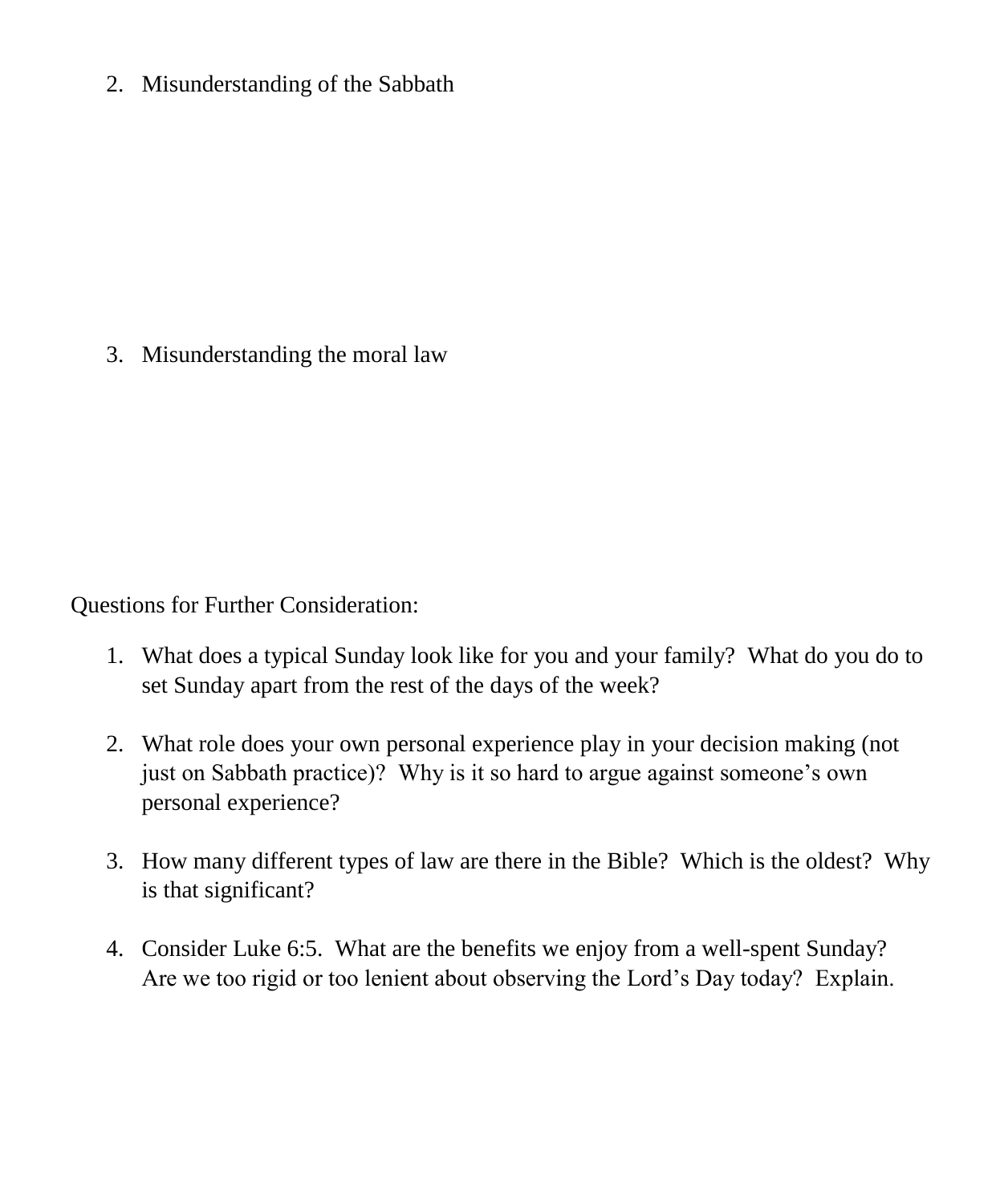Abide with me: fast falls the eventide; the darkness deepens; Lord, with me abide: when other helpers fail, and comforts flee, help of the helpless, O abide with me.

Swift to its close ebbs out life's little day; earth's joys grow dim, its glories pass away; change and decay in all around I see; O thou who changest not, abide with me.

I need thy presence every passing hour; what but thy grace can foil the tempter's pow'r? Who like thyself my guide and stay can be? Through cloud and sunshine, O abide with me.

I fear no foe, with thee at hand to bless: ills have no weight, and tears no bitterness. Where is death's sting? where, grave, thy victory? I triumph still, if thou abide with me.

Hold thou thy cross before my closing eyes; shine through the gloom, and point me to the skies: heav'n's morning breaks, and earth's vain shadows flee: in life, in death, O Lord, abide with me.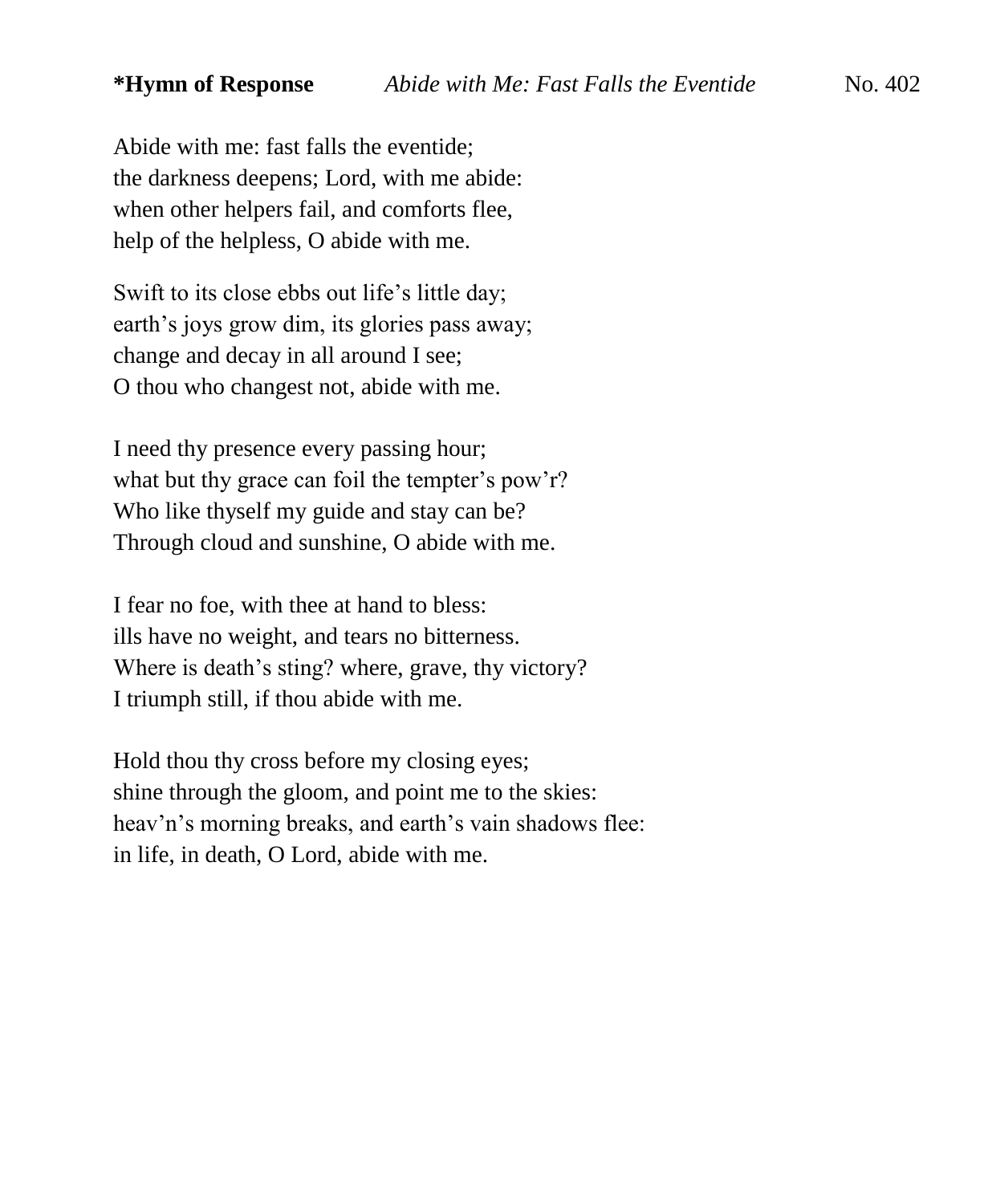# **\*Benediction**

# **\*Gloria Patri** No. 735

Glory be to the Father, and to the Son, and to the Holy Ghost; as it was in the beginning, is now, and ever shall be, world without end. Amen, amen.

**\*Postlude** *I Love Thy Kingdom, Lord* arr. Wagner

**\* Congregation:** Please stand as able.

**\* \* \* \* \* \* \* \***

**Intercessory Prayer** Yon Lindborg, Elder

**Organ** Sandy Schoon Sandy Schoon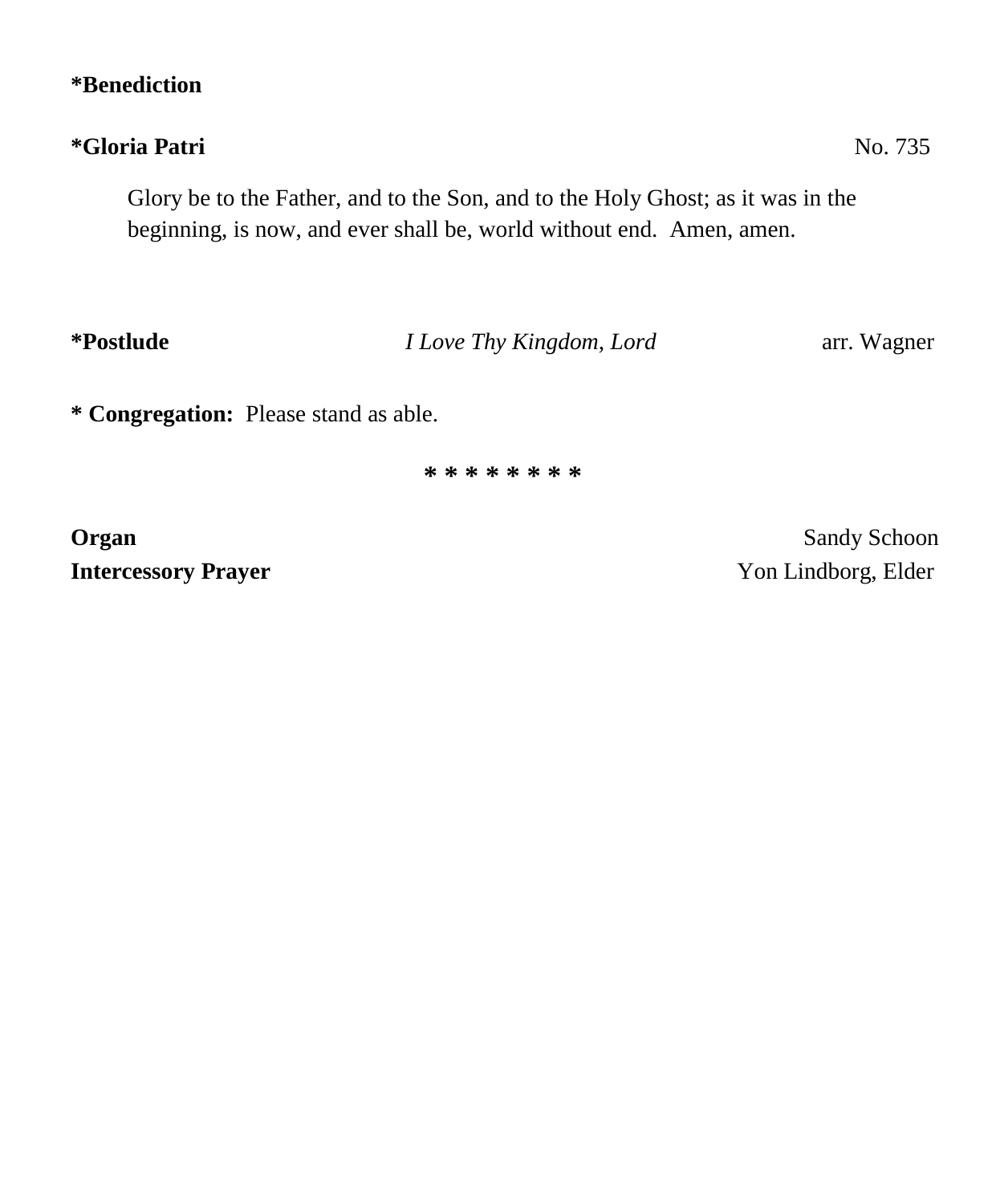# **Weekly Calendar**

| <b>DATE</b>     | TIME              | <b>EVENT</b>                   |
|-----------------|-------------------|--------------------------------|
| <b>SUN 5/17</b> | 10:00 AM          | <b>Worship Service</b>         |
| <b>MON 5/18</b> | $6:00 \text{ PM}$ | Hrivnak Care Group (via Zoom)  |
| <b>WED 5/20</b> | $9:30 \text{ AM}$ | Ladies' Bible Study (via Zoom) |
| <b>SUN 5/24</b> | 10:00 AM          | <b>Worship Service</b>         |

# **Serving the Lord**

|                   | 5/17      | 5/24      | 5/31                |
|-------------------|-----------|-----------|---------------------|
|                   |           |           |                     |
| <b>AM Nursery</b> | N/A       | N/A       | N/A                 |
| Greeters          | N/A       | N/A       | N/A                 |
| Treats            | N/A       | N/A       | N/A                 |
| Serve/Cleanup     | N/A       | N/A       | N/A                 |
| Audio             | J. Martin | B. Schoon | <b>B.</b> Armstrong |
| Elder of the Week | Lindborg  | Schoon    | Stoltzfus           |